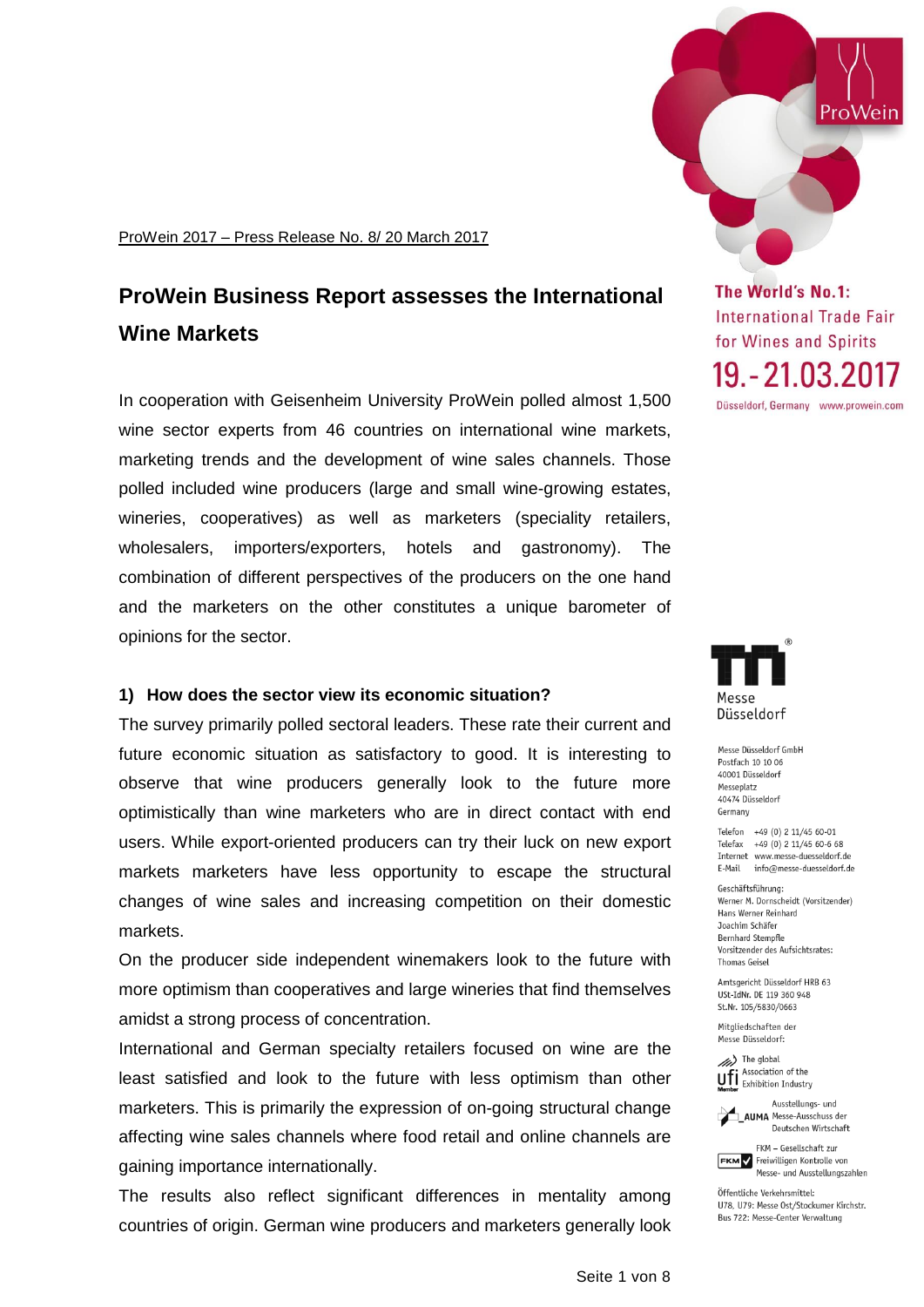to the future more negatively while producers primarily from Spain and Italy have very positive expectations about the future. Alongside real economic reasons these differences in expectations are sure to also reflect typical "German caution" and "Mediterranean optimism".

# **2) What wine markets are attractive for wine producers now and in future?**

The producers polled count more than 40 markets as their top 5 sales markets. Here Germany, the USA, Great Britain, Belgium and Switzerland are most frequently named as the most important sales countries. Currently rated as the most attractive sales markets among producers are Hong Kong, Switzerland, South Korea and the Scandinavian countries. Italy, France, Great Britain, Russia and Brazil are currently perceived as less attractive from the wine producers' perspective.

What sales markets do producers expect to undergo the greatest rise in economic attractiveness? The countries primarily named here are Russia, Hong Kong, Poland, South Korea, Brazil and China. In these assessments it becomes clear that export markets outside the traditional European wine countries will in future be of greater importance for wine producers. In addition to geographic distance producers must also overcome the cultural distance to countries that traditionally consume little or no wine and whose marketing structure often differs fundamentally from previous markets.

The lowest improvements are expected for Great Britain, France, Austria, Italy and Belgium. In France and Italy per capita wine consumption is still on a slight decline and on both markets predominantly domestic wine is drunk, which means fewer sales options for wine exporters. The forthcoming Brexit and constant rise in the tax on wine are the main reasons why wine producers rate Great Britain very low in terms of market attractiveness.

Changes in the future are always accompanied by risk. Producers see the greatest risk in market development for Russia, Brazil, China, Great Britain and Hong Kong. The growing levels of wine consumption

The World's No.1: **International Trade Fair** for Wines and Spirits 19. - 21.03.2017 Düsseldorf, Germany www.prowein.com

ProWein



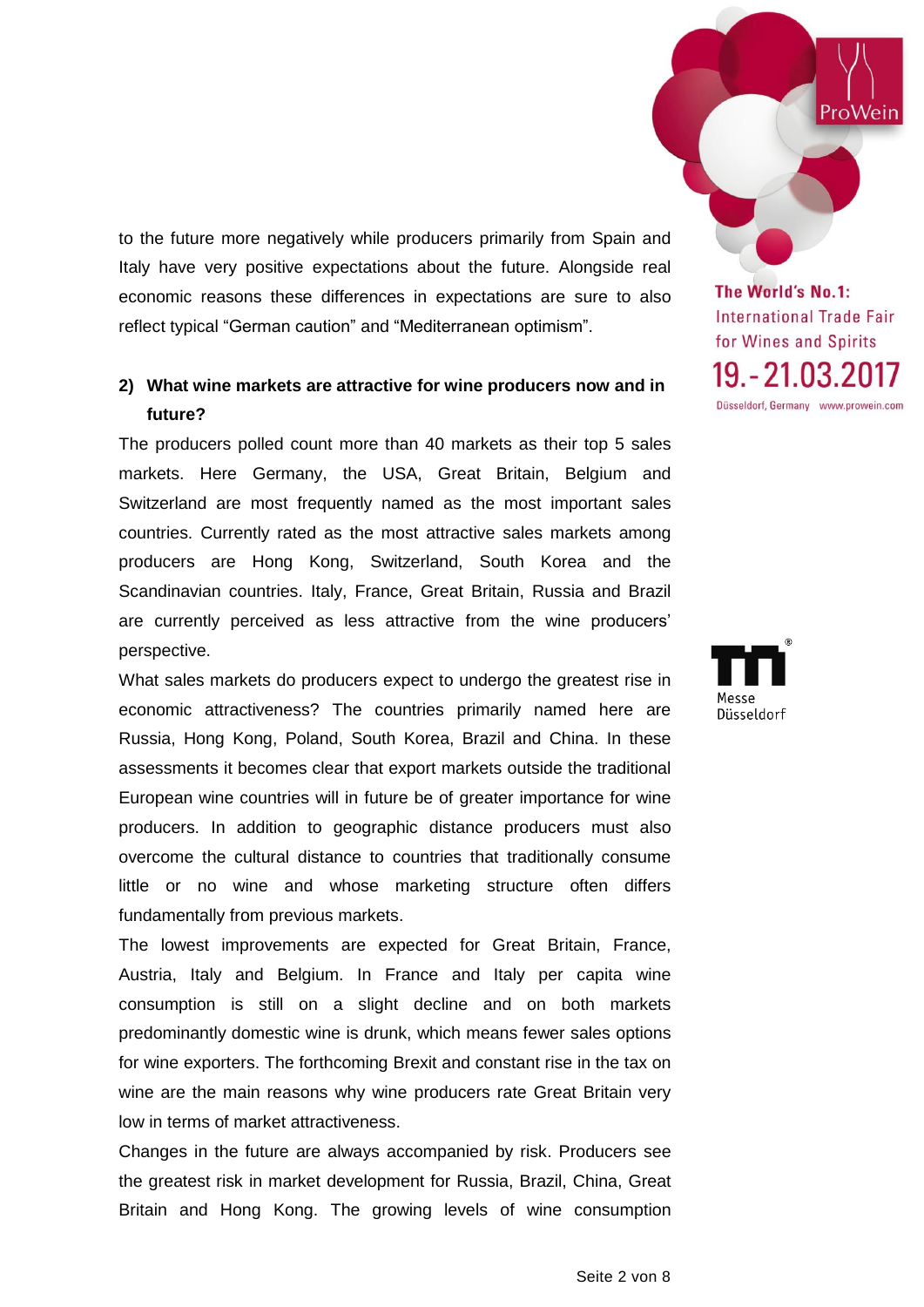expected for the Asian and South American markets are accompanied by a series of uncertainties. In addition to possible trade restrictions (Russia) and countries' different sales structures, it is primarily the uncertainty about economic and legal development that will play a role in the years ahead. For Great Britain the risk primarily concerns the question of whether and how wine imports will be affected by import duties after Brexit and what countries of origin will sign trade deals with Great Britain.

The World's No.1: **International Trade Fair** for Wines and Spirits 19. - 21.03.2017 Düsseldorf, Germany www.prowein.com

ProWein

|                    | <b>Risk and market attractiveness</b>                            |           |                                   |                                                         |                                           | Hochschule<br>Geisenheim<br>University                              | ProWein                                           |
|--------------------|------------------------------------------------------------------|-----------|-----------------------------------|---------------------------------------------------------|-------------------------------------------|---------------------------------------------------------------------|---------------------------------------------------|
|                    | Market attractiveness (barometer) vs. risk of market development |           |                                   |                                                         |                                           |                                                                     | Internationale Fachmesse<br>Weine und Spirituosen |
| 0.30               | low attractiveness + high risk                                   |           |                                   | high attractiveness + high risk<br>Russia ·<br>Brasil · |                                           |                                                                     |                                                   |
| 0.10<br>$-0.10$    | UK .                                                             |           |                                   |                                                         |                                           | $China$ $\bullet$<br>Hong Kong                                      |                                                   |
| $-0.30$            | Italy $\bullet$                                                  |           |                                   | USA .<br>South Korea                                    |                                           |                                                                     |                                                   |
| $-0.50$            | France $\bullet$                                                 |           |                                   |                                                         |                                           | Poland <sup>®</sup>                                                 |                                                   |
| $-0.70$<br>$-0.90$ |                                                                  | Belgium · | Austria <sup>@</sup><br>Germany · | Netherlands ·                                           | Nonvay $\bullet$<br>Sweden <b>Command</b> | Australia <sup>@</sup><br>Japan <sup>•</sup><br>Canada <sup>@</sup> |                                                   |
| $-1.10$            | low attractiveness + low risk                                    |           |                                   |                                                         | Switzerland ·                             | high attractiveness + low risk                                      |                                                   |
|                    | 20<br>10<br>Market attractiveness (barometer)                    | 30        | 40                                | 50                                                      | 60                                        | 70                                                                  | 80<br>34                                          |

The current and future attractiveness of a market was summarised in the form of a market barometer. By juxtaposing the market barometer and the risk four different market types can be identified (see table). The markets with high attractiveness and low risk in the lower right-hand box include Poland, Australia, Japan, Canada and the Scandinavian countries. These are countries where wine consumption has risen lately or where a coherent local trading structure exists with the monopolies. High attractiveness alongside high risk is the case for Russia, Brazil, China and Hong Kong in the upper right-hand box. Markets with low attractiveness and high risk are Great Britain and Italy.

Seite 3 von 8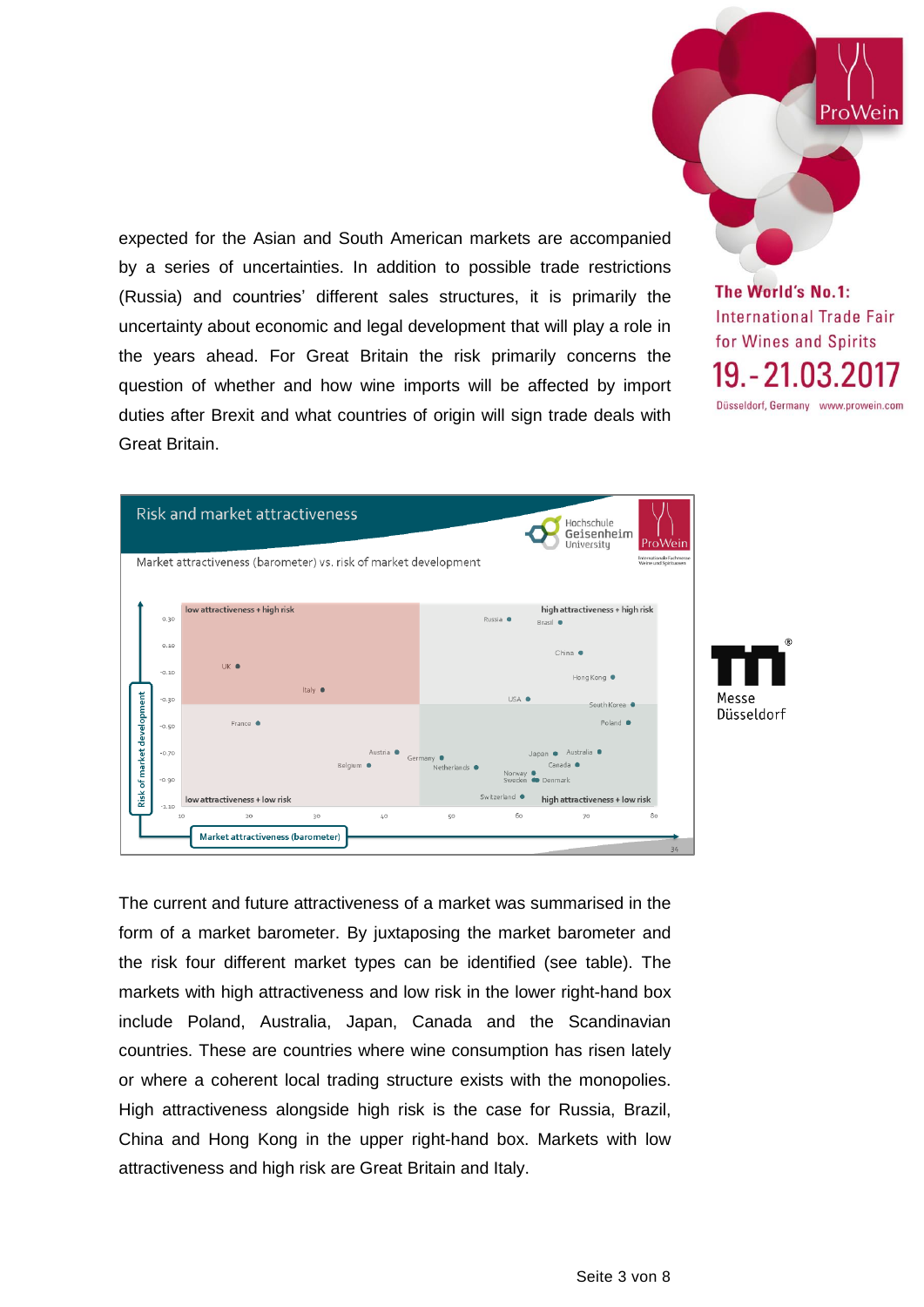

## **3) What new markets do firms want to enter by 2020?**

Nine out of ten leading international wine producers plan to extend their exports to new markets by 2020. Among wine exporters from the large European producer countries Italy, Spain and France this proportion stands at almost 100% and in Germany, which exports less, it stands at 55%.

Those countries which producers most often say they wish to extend exports to are the USA, Germany, Great Britain and China (see chart). It is predominantly China, Hong Kong, Russia, Japan, Australia, South Korea and Brazil that are named as new export destinations with the most disproportionate frequency relative to their currently low importance. For European wine producers successfully operating on these geographically and culturally distant markets in Asia and Oceania represents a great challenge over the next few years.



**International Trade Fair** for Wines and Spirits 19. - 21.03.2017 Düsseldorf, Germany www.prowein.com

Messe Düsseldorf

# **4) Which wine origins are in demand from marketers?**

Two-thirds of international marketers attending ProWein wish to include wines from new countries of origin in their product range. Among German marketers the figure is only one third. Amongst other things this is because the wine range in Germany is already extremely international.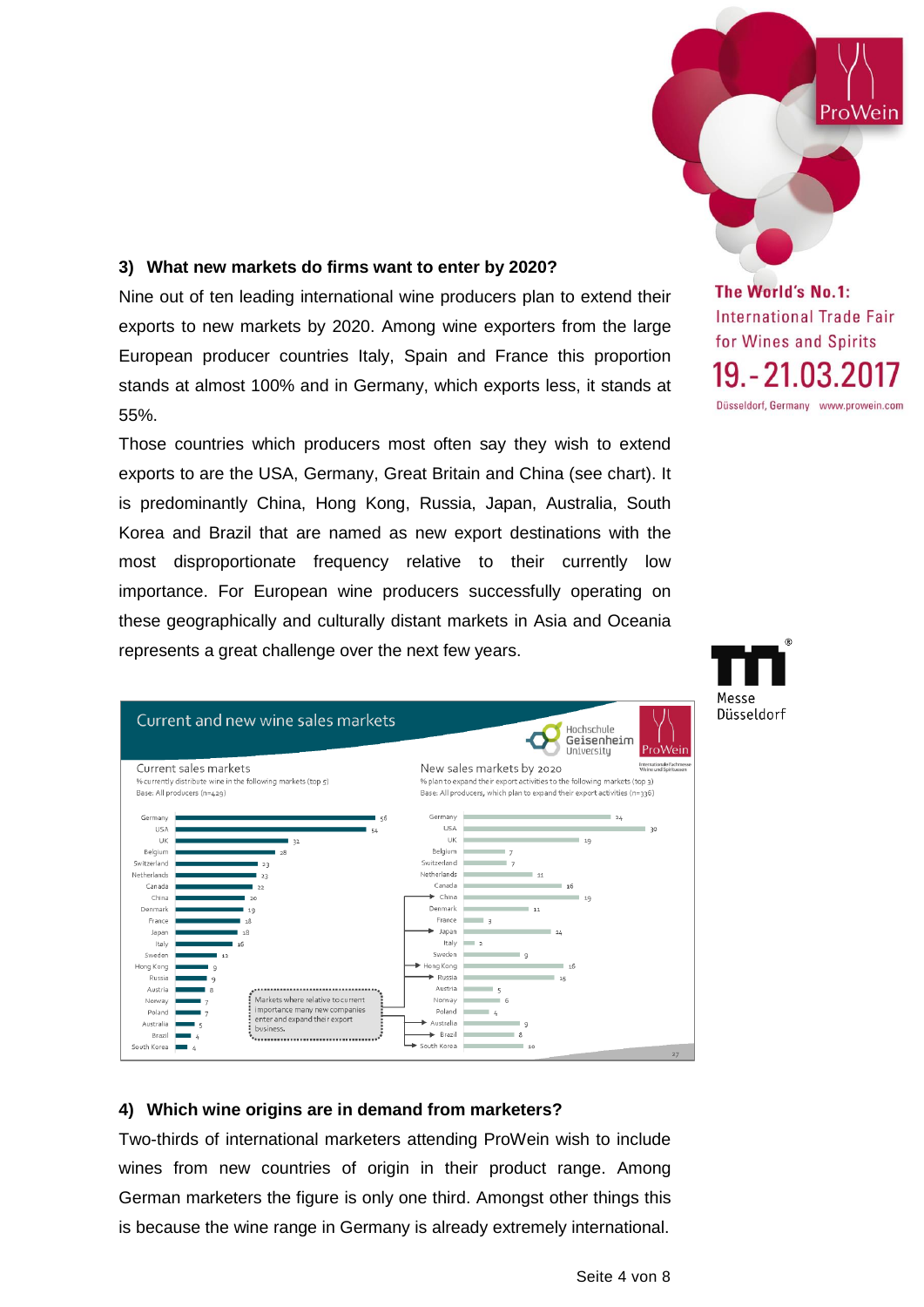International marketers are most interested in including in their portfolio wines from Germany, Spain, Italy, Portugal and France (see chart). On the other hand, German marketers show the greatest interest in the countries of origin Austria, Portugal, Italy and Germany followed by France, Spain and South Africa. What is surprising here is that Austria and Portugal rank at the top of the list which might reveal some new market trends. Interest in Italy, France and Spain is less surprising as these are the main import countries on the German wine market.

**The World's No.1: International Trade Fair** for Wines and Spirits 19. - 21.03.2017 Düsseldorf, Germany www.prowein.com

ProWein





#### **5) What are the purchasing and sourcing channels of the future?**

For marketers' purchasing channels there is a clear trend towards shortening wine procurement channels. Marketers are clearly striving to increasingly source their wine direct from a small wine-growing estate or to a lesser extent directly from a large winery (see chart). By comparison, procurement via sales agents (importers, distributors, wholesalers or wine agencies) will decline considerably among marketers by 2020. This means for sales agents more difficult times lie ahead, which are in part already being indicated in their somewhat less optimistic outlook on the future. Small wine-growing estates, on the other hand, will need to rise to new challenges of coping, administratively and logistically, with the increasing direct enquiries from marketers.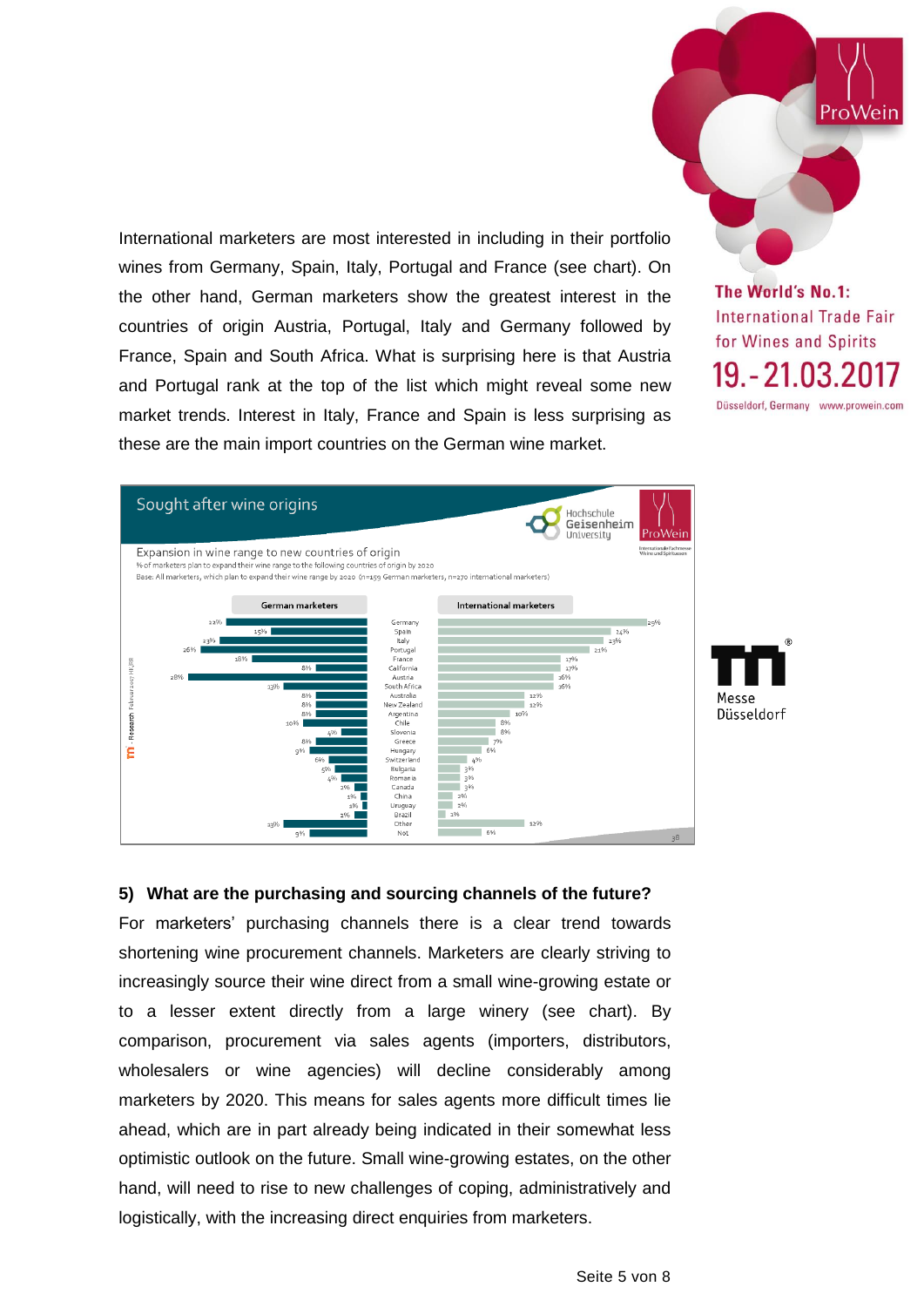

Via what sales channels will wine reach end consumers in future? Producers whose main sales market is Germany currently value speciality wine retail, gastronomy and ex-cellar sales as their most important sales channels. For the future, departing from the current low basis, a strong increase in online sales via wineries' own online stores and external online retailers as well as food retailers is expected. For speciality wine retail, on the other hand, another stronger decline is expected which is less pronounced for gastronomy (see chart).

In the USA very similar trends can be observed concerning increased wine sales online and via food retailers and a decline in wine merchants/speciality wine retail. Unlike in Germany, where ex-cellar sales from small wine-growing estates are considered stable, this trend is anticipated to rise strongly in the US. This specific development reflects two current trends in the US: the number of small wine-growing estates is currently growing at a rate of 4% and "direct-to-consumer" sales from winemakers to end consumers is booming with double-digit growth rates.



ProWein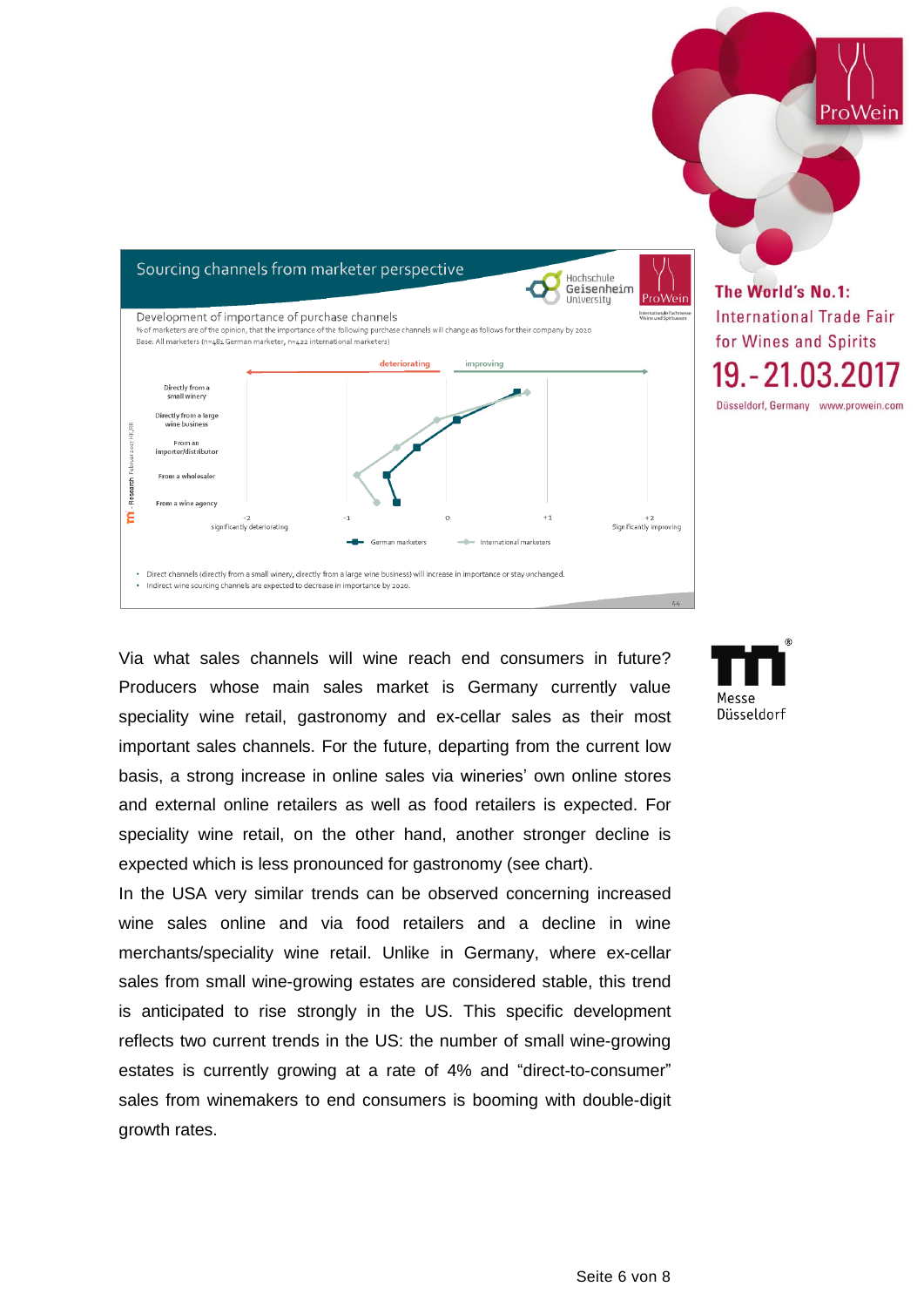

#### **6) How will wine be successfully marketed in future?**

In the wine world competition between marketing via a wine's origin (also terroir) or its brand has taken off. Who will be seen as the winner in future? The majority of both marketers and producers agree that in future wine will be marketed most successfully via its origin.

Surprisingly, the significance of the brand will in future be greater from the producers' perspective than it is from the marketer's. Among wine producers there are great differences. Firstly, the Mediterranean countries France, Italy and Spain focus much more on origin while in Germany the personality of the winemaker plays a greater role in marketing. Secondly, it is not surprising that winemakers focus more strongly on personality than cooperatives or large wineries.

#### **Verdict**

The verdict we can draw is that the wine sector is facing changes that are also reflected in the different future outlooks of the various market participants. Producers are increasingly looking to new distant wine markets and marketers are facing structural changes in the sale of wine where primarily sales via traditional wine merchants will decline. By contrast, purchasing wine via food retail and online will continue to rise. The wine trade between producers and marketers will change and